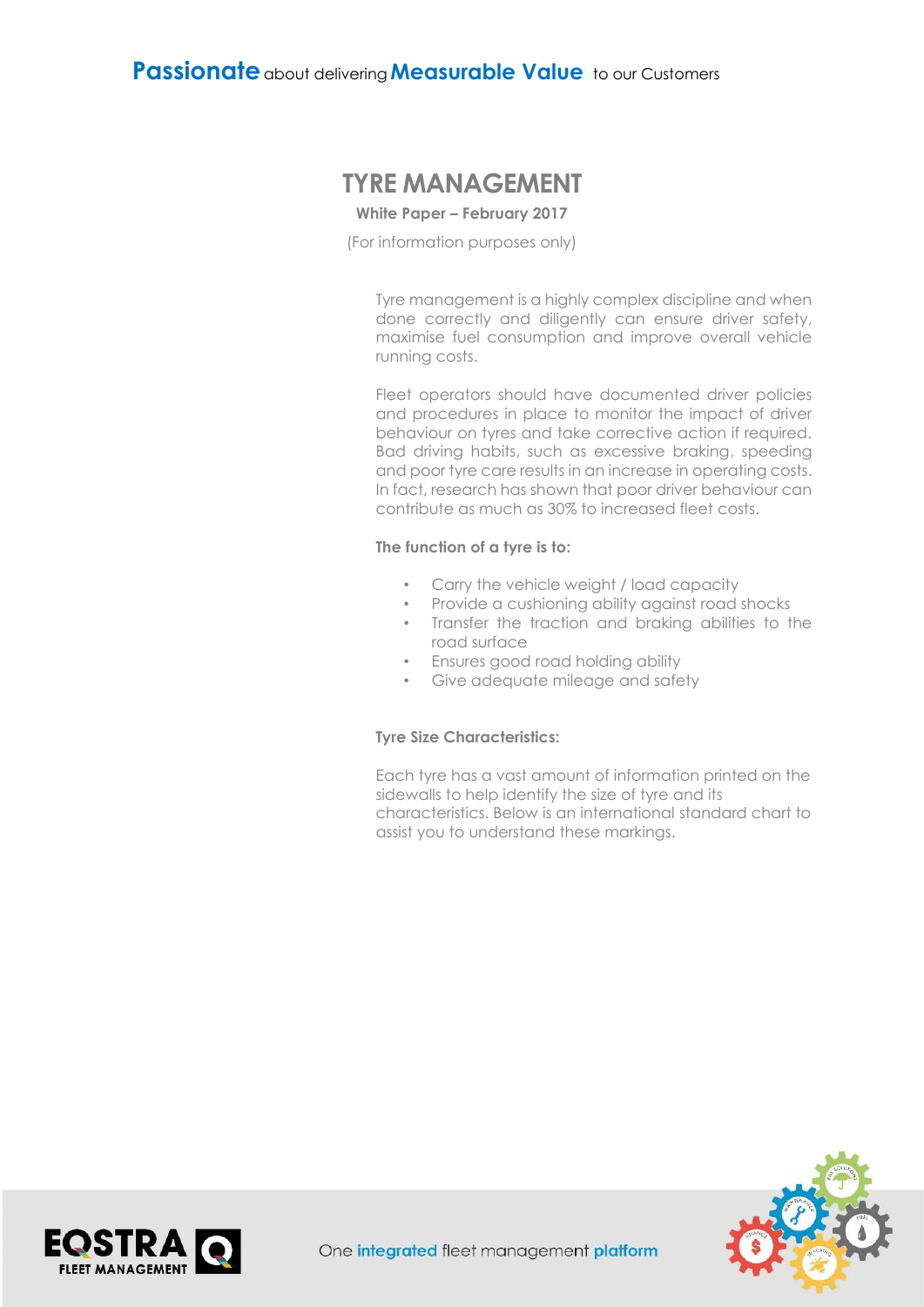# **Passionate** about delivering**Measurable Value** to our Customers



Referring to the diagram above:

# **195/65 R 15**

- a) 195 the first section is the tyre width measured in millimetres from sidewall to sidewall
- b) 65 –The second section is the ratio of the height of the tyre's cross-section to its width. 65 means that the height of the sidewall is equal to 65% of the tyre's section width
- c) R indicates the construction of the tyre. The "R" stands for radial, indicating that the body ply cords. These cords are layers of fabric that make up the body of the tyre, and run radially across the tyre from bead to bead. A "B" would indicate that the tyre is of bias construction, meaning that the body ply cords run diagonally across the tyre from bead to bead, with the ply layers alternating
- d) 15 The last section is the rim diameter.

Also indicated on the tyre is the:



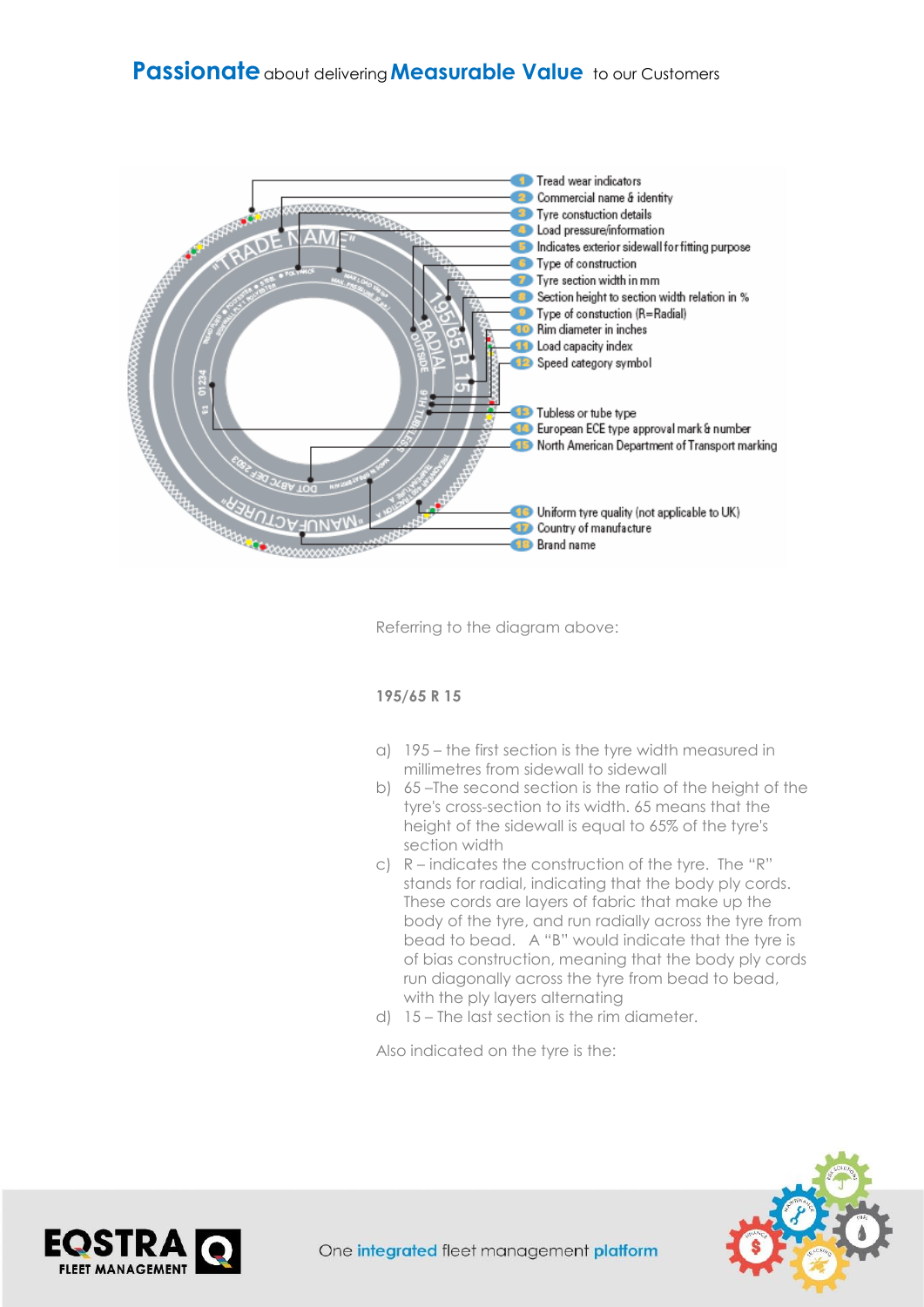**Load index** – Indicates the maximum load in kilograms that a tyre can support when properly inflated and run at its maximum speed.

**Speed Rating** - H - indicates the maximum service speed for a tyre. "H" for example means that the tyre has a maximum service speed of 220 KMs per hour. Please note that this rating relates only to tyre speed capability, and is NOT a recommendation to exceed legally posted speed limits; always drive within the legal speed limit.

**DOT** – indicates the tyre is compliant with all applicable safety standards established by the U.S. Department of Transport. Tyres may also carry a European approval mark. Most tyres in South Africa will also be approved by the SABS although there is not necessarily an indication of this on the tyre – check with your dealer that the tyre is approved by the SABS.

**Tyre Type** - these markings define the proper use of the tyre. "P" means this is a passenger car tyre "LT" indicates a light truck tyre while "GT" means this a giant truck tyre.

# **TYRE MAINTENANCE:**

Proper inflation is the single most important part of tyre care. Over-or under inflated tyres are the biggest causes of uneven tyre wear and increased tyre costs.

Under-inflation results in:

- Uneven, fast shoulder wear
- Tendency to have heel and toe wear on drive / block patterns
- Tread separations and casing failures
- Poor vehicle handling
- **Important: if the tyre pressure is 20% underinflated, the tyre life will be reduced by approx 30%**.

Over-inflation results in:

- Tread center wear
- Increase in penetration and impacts
- Reduced driver comfort
- Increased vehicle damage (wear of suspension components) Higher risk of payload damage

Regular tyre checks by the driver can prevent many premature tyre failures which in turn will increase vehicle safety and reduces tyre costs.



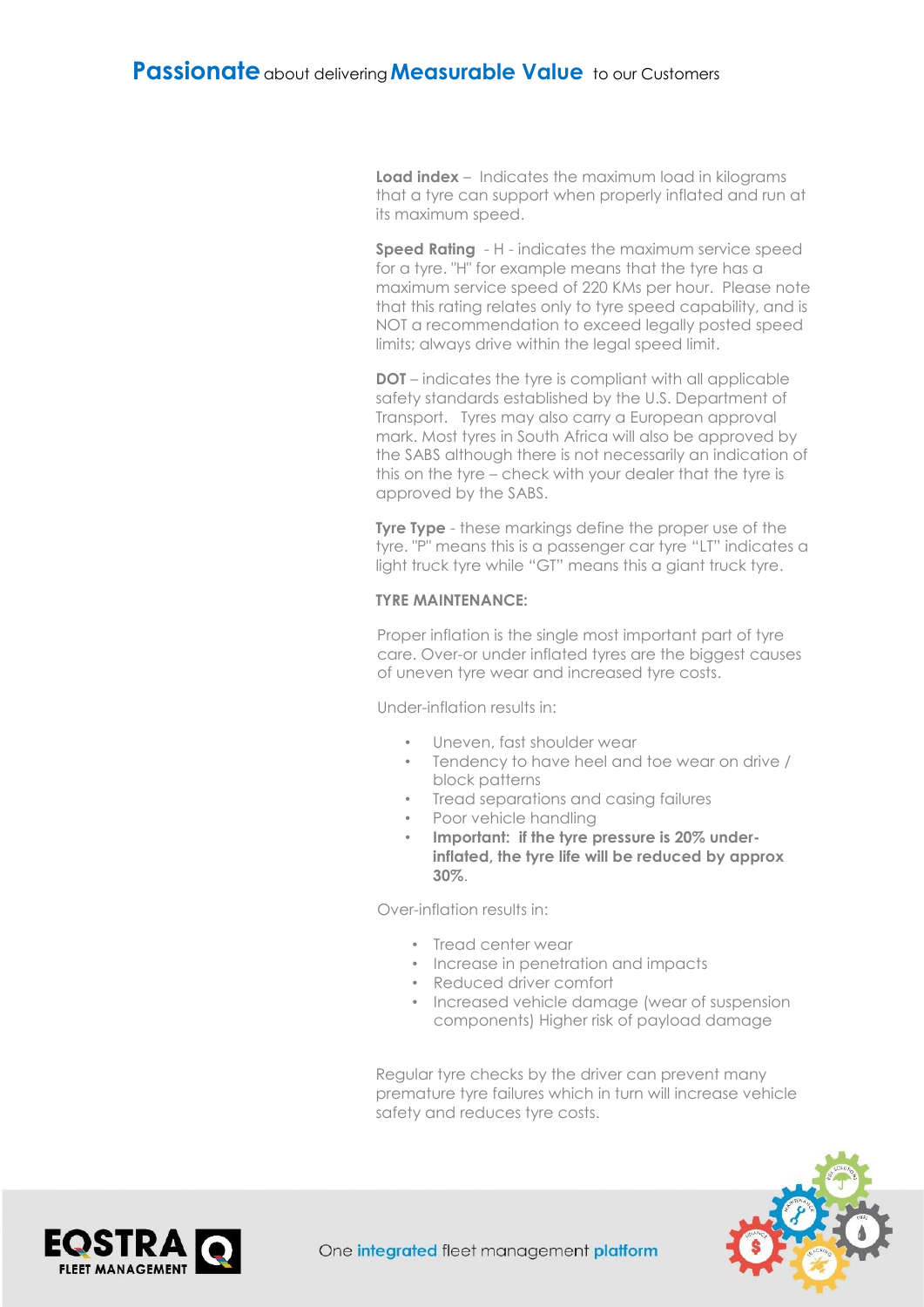#### **Tyre pressure:**

The correct tyre pressure is probably the most important aspect of prolonging tyre life and ensuring driver and vehicle safety. Always use the inflation recommended by the vehicle and tyre manufacturer. Always check tyre inflation when the tyres are COLD or when the vehicle has been driven less than 5 kms. Tyre pressures must be checked and adjusted every few weeks, or before any long trip.

Regular pressure checks must be done on all wheels including the spare wheel and particularly on inner wheels. If necessary fit a valve extension to the inner wheel.

Ensure your tyre gauge is correctly calibrated.

#### **Rotation, balancing, and alignment:**

All three elements should be checked every 10 000 kms!

- a) Tyre rotation: regular and proper tyre rotation promotes more uniform wear for all of the tyres on a vehicle. Tyres should be rotated on a regular basis, at least every 10 000 kms. The simplest method of tyre rotation is front to back.
- b) Alignment Regular alignment checks must be carried out on all vehicles on a regular basis. Correct alignment is necessary for even tread wear, precise steering and vehicle handling and safety.
- c) Balancing properly balanced tyres are important for driving comfort and long tyre life. Unbalanced tyres can cause vibration, resulting in driver fatigue, premature tyre wear and unnecessary wear to your vehicle's suspension. Tyres should be balanced when they are mounted on wheels for the first time or when they are remounted after repair. Tyres should be rebalanced at the first sign of vibration or uneven tyre wear. Vibration may also be due to misalignment or mechanical problems.

# **Tread depths:**

Currently all tyres in South Africa have a legal non-skid limit of 1mm over 100% of the tread area. If any section of the tread is under this limit, it has reached the end of its life. Note, however that the optimum removal minimum tread depth for light and heavy truck tyres is considered to be 4mm, due to the option of retreading.



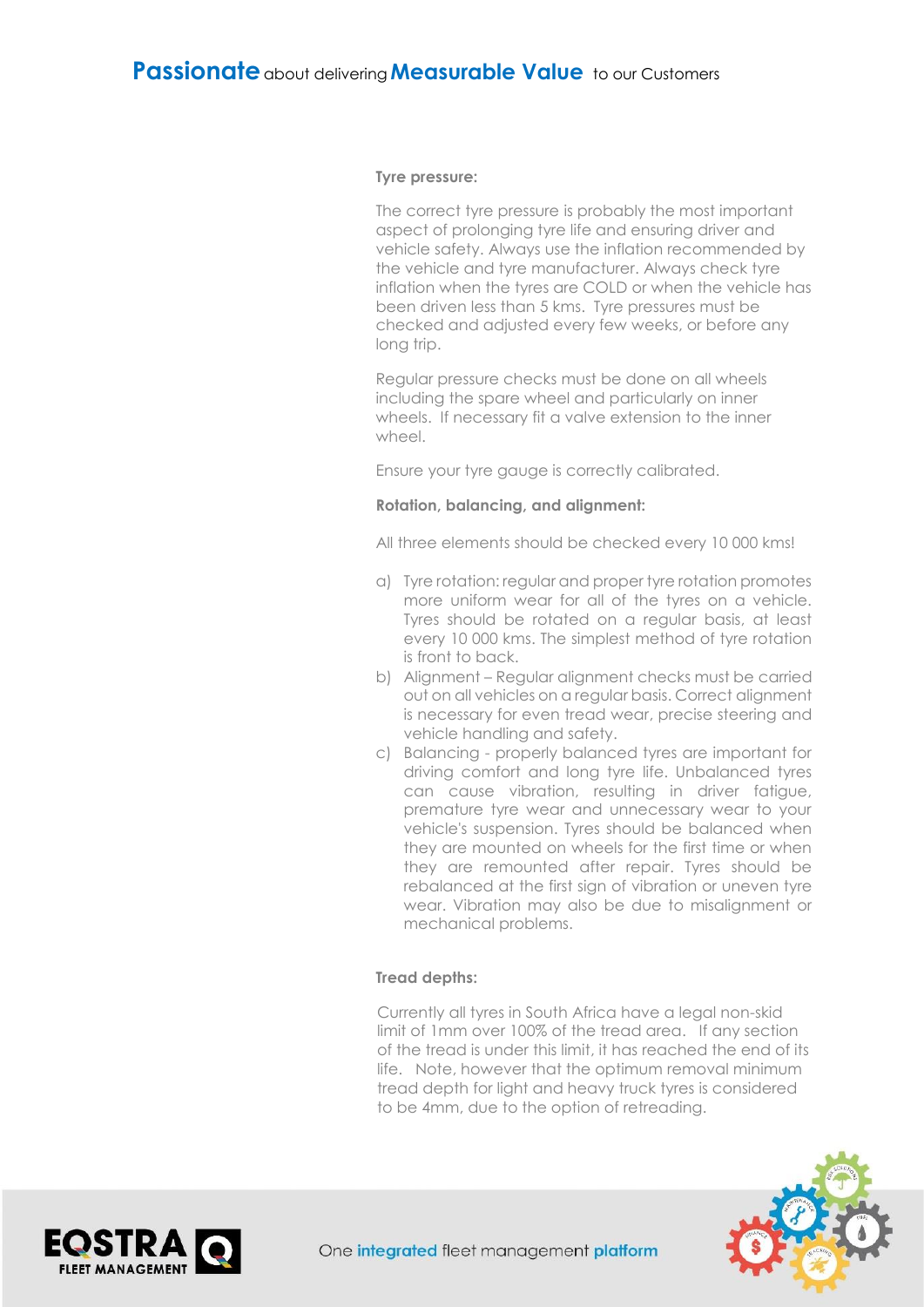A timely replacement of tyres will prevent tyre damage, increase vehicle safety & reduce unnecessary extra operational costs,

### **Repairing a flat tyre**

If a tyre loses all or most of its air pressure, it must be removed from the rim for a complete internal inspection to ensure there is no internal damage. Punctures may be satisfactorily repaired by trained personnel using industryapproved methods. Do not repair tyres with severe tread or sidewall damage and never repair tyres which are worn below the legal tread limit. Make sure your spare tyre is always ready to do the job. Check it regularly for proper air pressure and be sure that it is in good condition. If your vehicle is equipped with one of the several types of temporary spare wheels, be sure to check the spare tyre's sidewall for the correct inflation pressure, speed, and mileage limitations.

# **CONCLUSION**

Ensure you introduce a proper process to inspect & check all tyres on a regular basis. This will lead to vehicle and driver safety and further contribute to a massive saving on your overall operating costs. It is important for driver participation to understand the effect of good driving behaviour and how this reflects on safety and reduced operating costs.

It is vital for the fleet manager to keep track of kilometres achieved per tyre and to validate what the life expectancy is of a tyre. Total tyre cost per kilometre (CPK) determines what tyre brand and pattern works best for the determined operation.

Remember, whatever vehicle you are driving or managing:

- 1. Carry out regular visual checks to look for irregular wear, punctures, or tyre damage
- 2. Check tyre pressure and inflation regularly
- 3. Rotate, align and balance your wheels every 10 000 kms
- 4. When replacing tyres, ensure your new tyres carry an SABS approval.
- 5. Keeping records of tyre use and failure is essential and fleet operators should realise the importance of accurate record keeping.